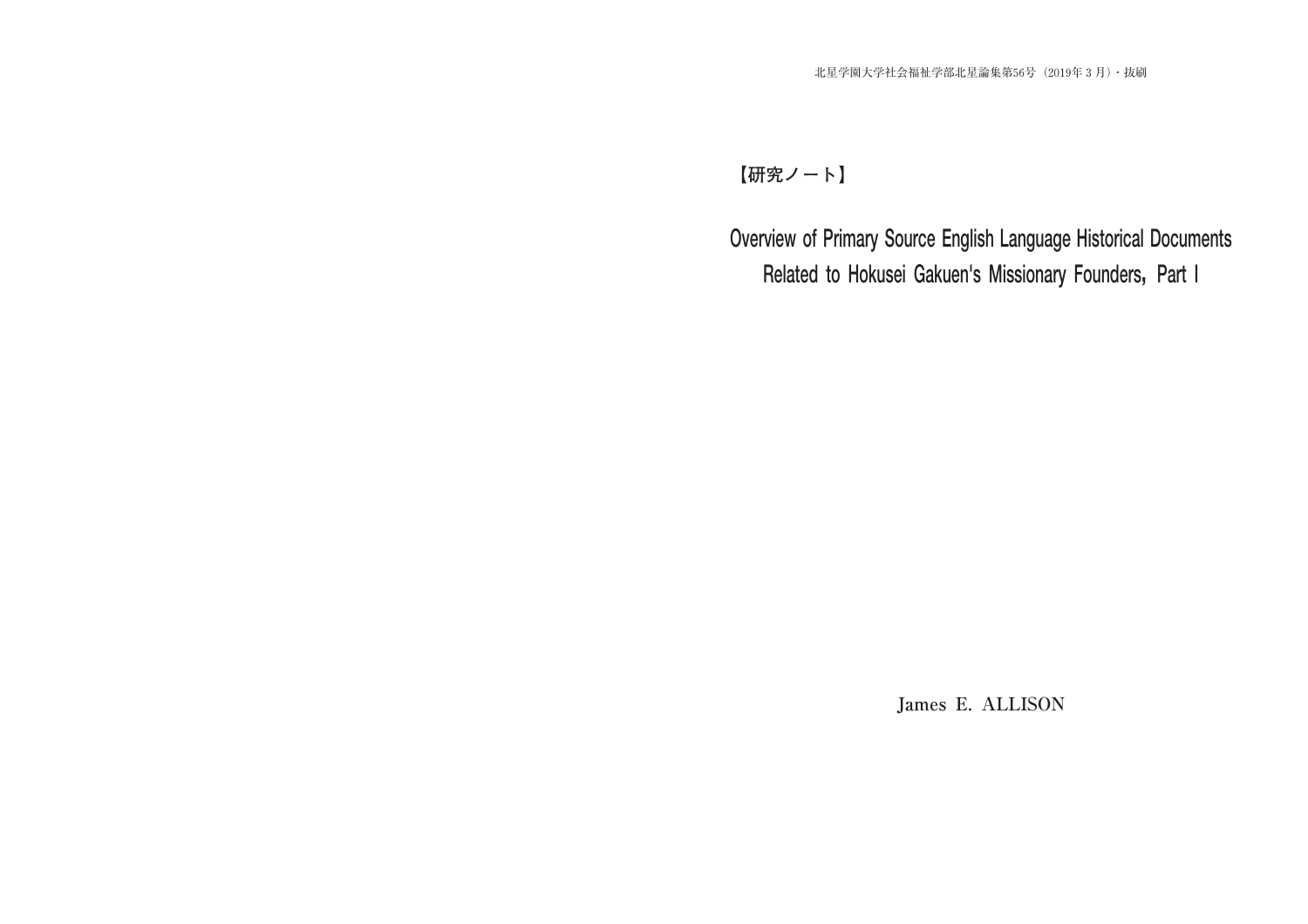## **研究ノート**

# **Overview of Primary Source English Language Historical Documents** Related to Hokusei Gakuen's Missionary Founders, Part I

# James E. ALLISON

## **Contents:**

#### **[Abstract]**

- I. Introduction Ⅱ.Overview of Sources Including Various Missionaries Ⅲ.Overview of Sources on Sarah C. Smith
- Ⅳ.Conclusion
- Ⅴ.References
- VI. Notes

This article introduces the English language historical documents containing information related to a few, select missionaries who played key roles in the founding and development of the school system now known as "Hokusei Gakuen." It provides a brief look at each of the primary source documents in an attempt to cover, not in depth but breadth, the range of materials necessary to obtain a comprehensive understanding of the school system's origins and early development. Part I deals with the data sets which shed light on a variety of missionaries' lives and work, then proceeds to materials related solely to Sarah Smith.

## **Introduction**

Over the course of Hokusei Gakuen's history, which passed the 130-year mark in 2017, a variety of historical documents have been left behind, providing a picture of the school system's development and the Presbyterian Church in the United States of America (PCUSA)missionaries who led in it. Besides the Japanese-language records held primarily at Hokusei, numerous original records in English remain, yet exist in widely scattered locations, mainly across the U.S. In recent years, researchers interested in Hokusei's historical roots have cooperated in compiling, sharing, and publishing accounts of the growing collection of materials which have been located. Some of this has taken shape in the publication of *Sarah Smith and the Women Missionaries: The People Who Established Hokusei Gakuen*『サラ・ スミスと女性宣教師~北星学園を築いた人々』*.*

This article provides an overview of the historical documents related to several missionaries who played key roles in the establishment and development of Hokusei Jo Gakko (North Star Girls' School, 北星女学校) and the larger Hokusei Gakuen School System, which has grown out of it. It deals with primary sources only, though secondary sources in both Japanese and English are available in the Hokusei Gakuen University Library, Hokusei Memorial House(北星学園創立100周年記念館), and elsewhere. The primary sources introduced

Key words: Board of Foreign Missions, Japan Mission of the Presbyterian Church in the United States of America, Hokusei Gakuen, Hokusei Jo Gakko, Sarah C. Smith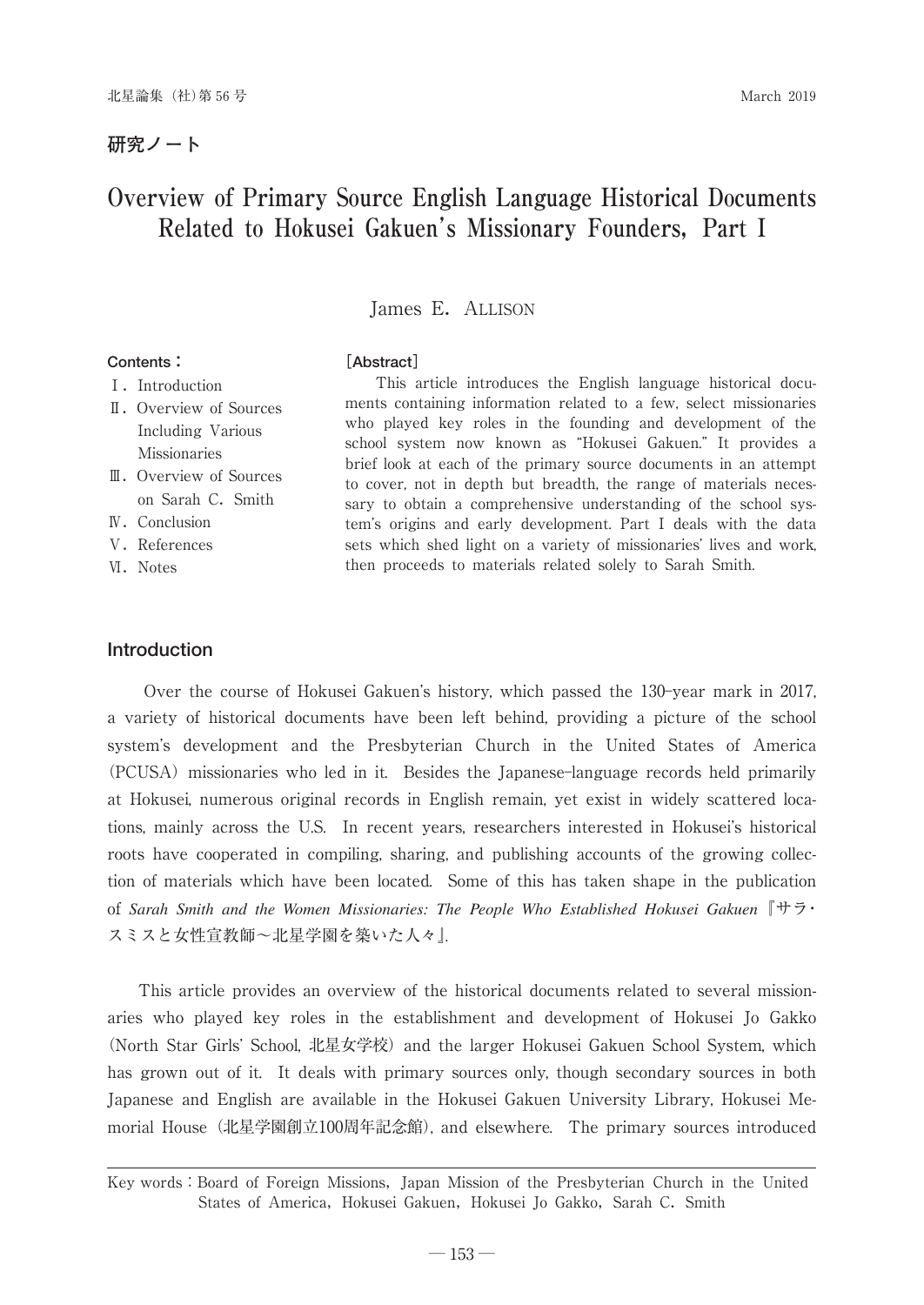here provide more specific information and a broader range of material related to Hokusei missionaries than that in the books and articles published up to this point. This work hopefully also makes the contribution of providing a single coherent view of the key records necessary to take into account in order to gain an accurate understanding of the people who set the direction and tone for Hokusei's life as an educational institution. The following will present materials related to Hokusei Jo Gakko in general and a few particularly notable missionaries, Sarah Smith here in Part I and others in the future.

#### **Overview of Sources Including Various Missionaries**

Although this article focuses on records specifically related to individual missionaries, numerous other documents contain information on Hokusei Jo Gakko or Hokusei Gakuen in general. Within them from time to time appears accounts of events in the lives of the school's missionaries. In other cases, the missionaries are the authors of the reports on the school, and this shines light on their lives in a different sense. The number of these documents and the space available for this article make it impossible to provide a thorough account of them.

However, the following list will provide several entrance points from which the reader can examine these more general documents. The reports of the Board of Directors of Hokusei Jo Gakko from 1932 to 1941 include information on Misses Alice M. Monk and Elizabeth M. Evans, among others.

The records of a large number of Board of Foreign Missions (BFM) correspondences related to Hokusei Jo Gakko and its missionaries may be accessed in sets of microfilm rolls prepared by Gale Cengage Learning (Primary Source Media, formerly Scholarly Resources). Hokusei Gakuen University has a 55-roll collection, and they are available at other locations, as well. Generally speaking, these documents are microfilmed copies of hand-written letters exchanged between Hokusei missionaries, the leaders of the Japan Mission (whose work impacted Hokusei sometimes indirectly but often powerfully), and the BFM directors, under whom they served. For example, annual reports on the work of Tokyo Station, to which Hokusei's missionaries belonged before 1911, were sent from the Secretary of the Eastern Japan Mission to the Secretary of the BFM. These are now in this microfilm grouping, whereas those of later years are in book form, as described below. Also, correspondence aimed at resolving disputes and other matters which were not made public at the time occasionally appear in this data set.

The journal *The Christian Movement in Japan* presents objective data on the status of a wide range of Christian mission organizations operating in Japan. It is focused on providing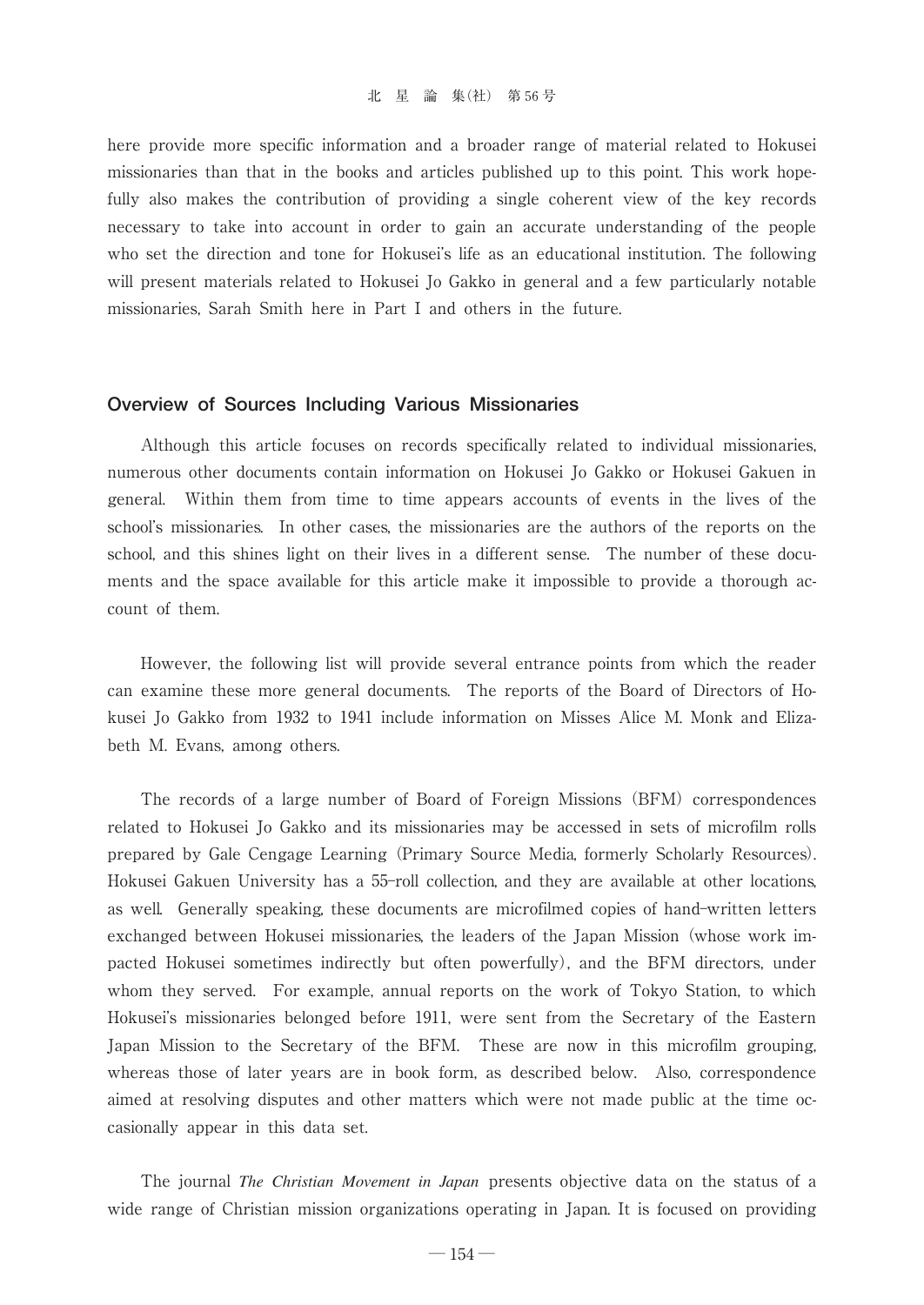an overview of these groups' activities rather than supplying detail on particular missionaries. The Presbyterian Historical Society holds issues from 1903 to 1912. Only brief mentions of Hokusei Jo Gakko typically appear.

The General Assembly of the PCUSA annually publishes books containing reports on its activities and the minutes of its business proceedings. For all the years since Sarah Smith arrived in Japan, accounts of the work of the schools and churches missionaries served, and sometimes particular workers there, are presented in this yearly meeting. They are brief but specific up through the year 1921. After that they move to more general accounts of the Japan Mission's work and away from Hokusei-focused reporting.

Hokusei Memorial House(北星学園創立100周年記念館)in the Chuo-ku Campus of Hokusei Gakuen, holds a number of English language letters written by the school system's founders, along with pictures and other artifacts. They include (a) letters from Sarah Smith to Michi Kawai (one of the first graduates of Smith's school and a leader in Christian education in Japan), (b) Kawai's replies to Smith and others, and (c) an announcement of a memorial ceremony for Sarah Smith following her death.

The journal entitled *The Japan Evangelist*(later *The Japan Christian Review* and *The Japan Christian Quarterly*)was published in Tokyo by the Christian Literature Society of Japan from January 1926 through the fall of 1991. Articles appearing there are generally broader in scope than the work of a single school such as Hokusei Jo Gakko. However, it provides a rich picture of the context in which Hokusei grew up and explanations of the motivations, purposes, and goals with which its missionaries performed their work. The 1926 article by Alice Monk with the title "Educational Ideals for Women" sheds a good deal of light on the thinking behind the type of leadership she provided at Hokusei during a vital part of its formation.

The Japan Mission of the PCUSA met annually throughout the years of Hokusei Gakuen's formation and continues to do so. Minutes of the Mission Meeting provide a steady stream of information about the locations and activities of each missionary associated with this denomination's work in Japan. This includes reports from the various committees on which they served and explanations of decisions reached by the organization which impacted the work of Hokusei and its missionaries.

In connection with the annual meetings, reports from Hokkaido Station were published beginning in 1911, when it began operating separately from Tokyo Station. These accounts continue through 1923 and often include fairly detailed descriptions of Hokusei missionaries lives and work, often written by them. Like the records of the annual meetings, these reports now exist in hardbound book form, for example at the Presbyterian Historical Society.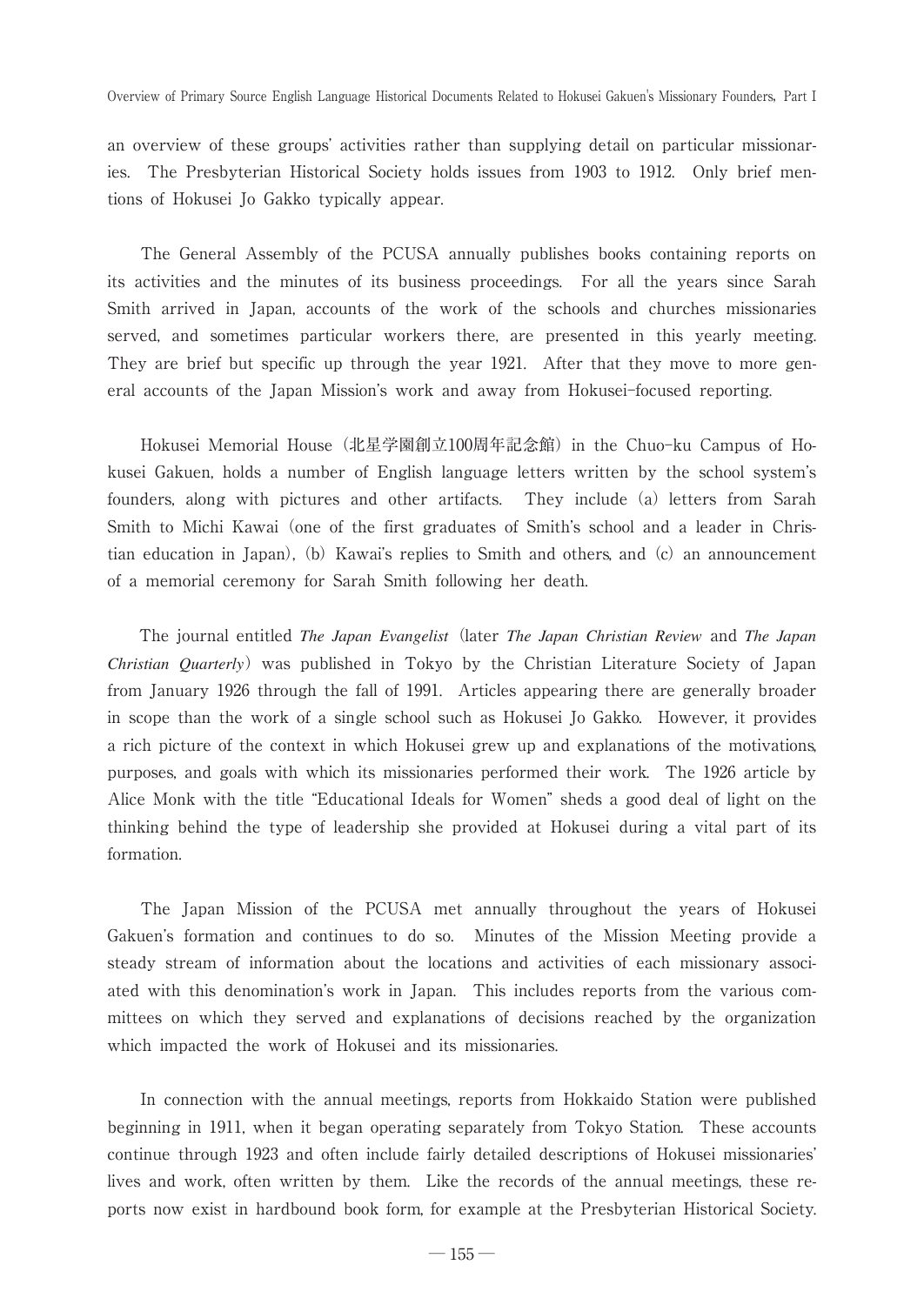#### 北星論集(社) 第56号

The weekly newspaper *The New*-*York Evangelist* contains updates on a range of happenings in mission work involving Christian organizations from New York. Articles by or about PCUSA Japan Mission members, including Sarah Smith, and the work of their organizations appear occasionally. The publication goes by the name listed above from 1830 to 1883, then changes to *The Evangelist* (1894–1902), *The Christian Work and the Evangelist* (1902– 1913), and *The Christian Work*(1914-1926).

One key source of facts on Hokusei Gakuen's beginnings is *Sumisu-Sensei Nikki* (スミ ス先生日記, Smith's Journal), or *Sumisu Koumu Nenshi*(スミス公務年誌, Smith's Annual Report on School Affairs). It consists of a year-by-year review of the key events in the formation and development of Hokusei Jo Gakko from 1887 to 1909, as well as a roster of each year's students. Nearly all of it is hand-written by Miss Smith. This document includes information on when individual teachers came to Sapporo, left, reasons for the transfers, and other relevant data.

*Woman's Work for Woman* is a mission magazine which was designed to educate its readers on the work of PCUSA missionaries worldwide and inspire them to support this effort. Sarah Smith, Clara Rose, and other Hokusei missionaries wrote articles which appeared in it from time to time, along with regular reports on the work they and others in the Japan Mission were conducting. This magazine was published under various titles during all the years of Hokusei Jo Gakko's formation, including *Our Mission Field* (1879-1885), *Woman's Work for Woman*(1880-1885), *Woman's Work for Woman and Our Mission Field*(1886-1890), *Woman's Work for Woman*(1890-1904), *Woman's Work*(1905-1924), and *Women and Missions*(1924-1946).

It was published by the Woman's Foreign Mission Society of the Presbyterian Church and focused attention on the work of the women missionaries it existed to sponsor. This Society issued extensive annual reports on its work, which represented PCUSA churches nation-wide. These records are included together with the various issues of *Woman's Work for Woman.*

Several regional divisions of the Woman's Foreign Mission Society of the Presbyterian Church were active, as well, in reporting on their work of locating, commissioning, and maintaining support for the women who represented them in mission work. Each female missionary was linked with one of these subgroups, Sarah Smith and Clara Rose to the Society of New York, Alice Monk and Elizabeth Evans to the Society of the Northwest, and so on. The lengthy report which each regional society produced annually provides some information on individual Hokusei missionaries and their work, though it by and large serves to confirm reports given elsewhere rather than providing additional data.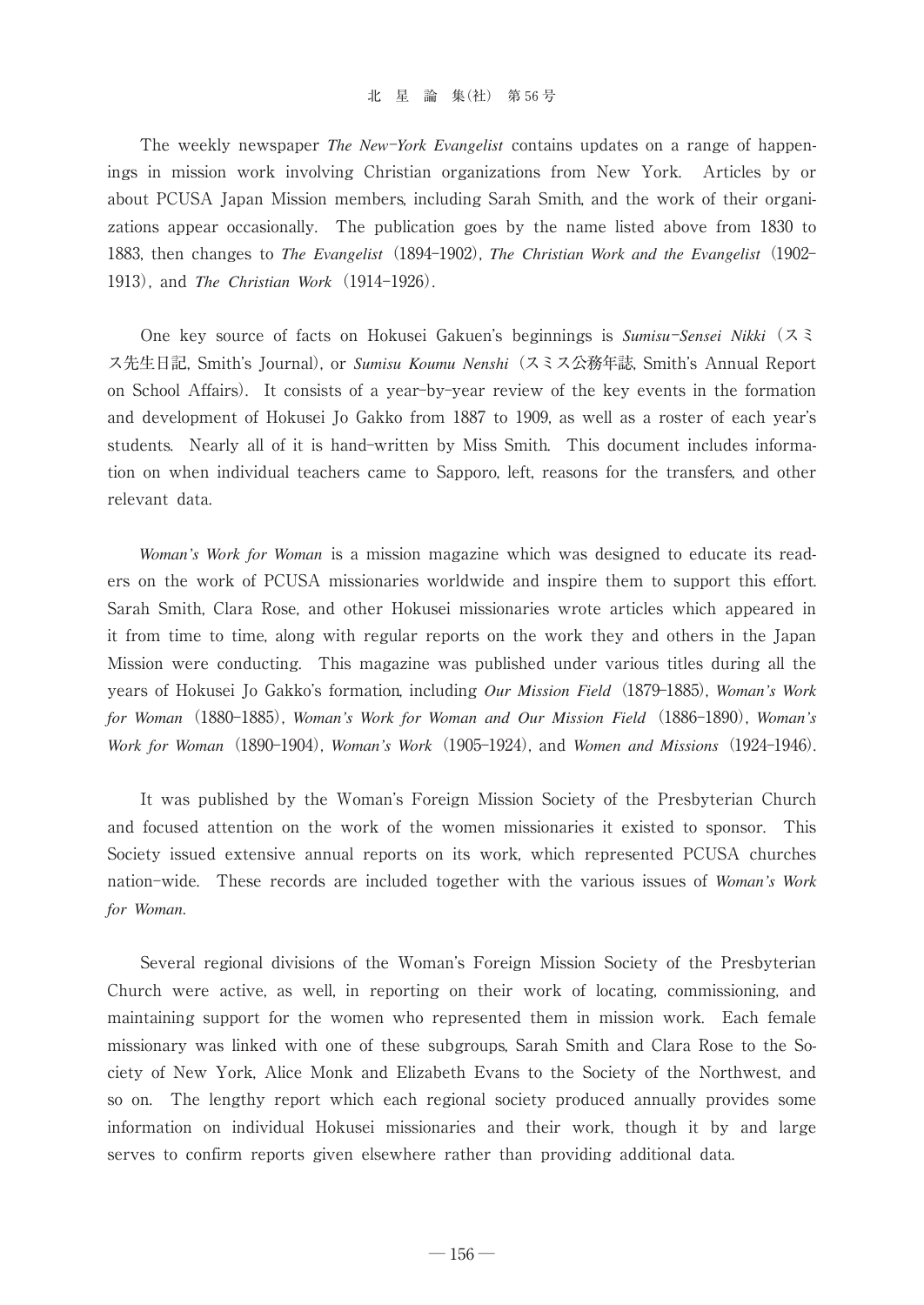Likewise, individual local churches had women's missionary groups which met regularly, and from whom some records remain. For instance, letters sent between Sarah Smith and her home church, First Presbyterian Church of Elmira, shed some light on how she related with her support system. In general, however, as in the case of the regional societies, they tend to give support to information existing elsewhere rather than providing fresh insight.

#### **Overview of Sources on Sarah C**. **Smith**

The following includes the materials available which help paint a picture of the life and work of Hokusei Gakuen's founder. Introductions of the documents are arranged according to the author(s), in alphabetical order.

Data on the death of Sarah Smith can be accessed through the California Department of Health Services, Office of Health Information and Research, Vital Statistics Section. This information is available on the Ancestry.com Web site. Smith's middle name is listed here as "Clecia."

The City of Pasadena, California, where Smith died, can provide a copy of her Certificate of Death through the Department of Public Health. This document has her middle name written as "Clecia" and the person providing the information on the form as "Ada  $E$ lston." $1$ 

Sarah Smith attended Brockport State Normal School in Brockport, New York, after graduating from high school and gaining a few months' teaching experience. The records of her registration there are now held by the College at Brockport, State University of New York. The archivist there cooperated with the author in accessing these documents, along with a copy of the College's 1872 catalog.

*The Elmira Advertiser* newspaper from June 29, 1871, contains an account of the recent Elmira Free Academy graduation. It includes a note about Sarah Smith's speech, "What's the Use?" The author received the help of the Chemung County Library District staff in Elmira, New York, in locating this article.

Erwin County, New York, conducted census surveys in 1850 and 1855 which list the names and ages of Sarah Smith's family members. The author received a copy with the assistance of the Steuben County Historian in Corning, New York.

First Presbyterian Church Altadena, where Sarah Smith was a member after moving to the Pasadena, California, area in the U.S. in 1931, holds records which shed some light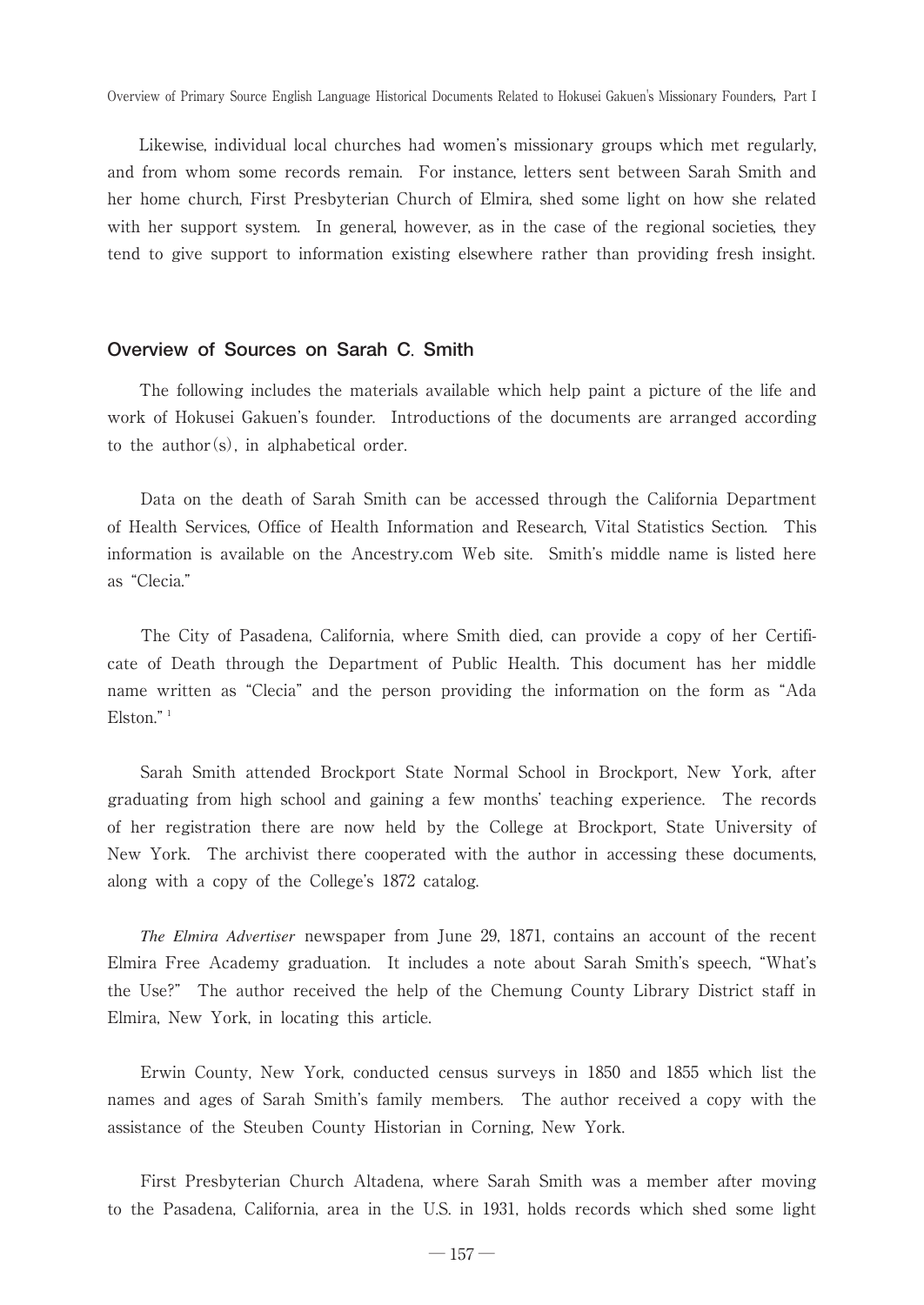on that segment of her life. They include her membership registration and weekly worship bulletins with occasional notes about Miss Smith.

First Presbyterian Church of Elmira in Smith-s hometown of Elmira, New York, has numerous records which supply information on her life and work. These include the years both before she left to serve in Japan in 1880 and afterward, as her home church provided active support for her ministry. Minutes of business meetings include information on the Gillett family, who provided support for Sarah Smith in numerous ways, as well as Sarah's profession of faith in Christ, baptism, and being accepted into the church. Member registration lists also indicate the individuals who formed much of Smith's spiritual and social community. The First Presbyterian Church, Elmira, New York, 160<sup>th</sup> Anniversary, 1795-1955, was authored in large part by S. Edward Rose. *First Presbyterian Church of Elmira: The First 200 Years,* by Edward B. Hoffman, includes chapters on Sarah Smith, Clara Rose, and Hokusei Gakuen. Though these church histories are largely secondary source materials, they include pictures of the church during Smith's lifetime, the pastors who served it then, and related information not available in other sources. In addition to documents belonging strictly to this church, the Session Minutes from 1861 to 1897, which the church holds, also provide significant context to the life and work of Miss Smith.

Hokkaido Normal School(北海道尋常師範学校)and Sarah Smith signed a contract in both Japanese and English on December 4, 1886, in which they agreed for Miss Smith to teach English for up to 12 hours per week. A copy of the original contract is now held in the Hokusei Gakuen Main Offices.

The *Pasadena Star*-*News* of February 19, 1947 has an obituary of Sarah C. Smith. It notes the planned date for the funeral, the location, and the presiding minister.

Sarah Smith, as a BFM employee, was required to fill out and periodically update personal data forms, which now are in a vertical personnel file (containing family, education, and employment background, etc.), along with such items as reports to supporters on her work, an "I Remember" story of the day a ferry she was riding sank near Hakodate, and a "Memorial Minute" overview of her life. It is now accessible at the Presbyterian Historical Society.

Smith also wrote an article by the title of "Reminiscences for the Fiftieth Anniversary of Hokusei Jo Gakko. In it she recounts the time she lost all her possessions in a fire while she was visiting in Sapporo, before moving there to begin what would become her life work. A copy is now held in the Hokusei Gakuen Main Offices.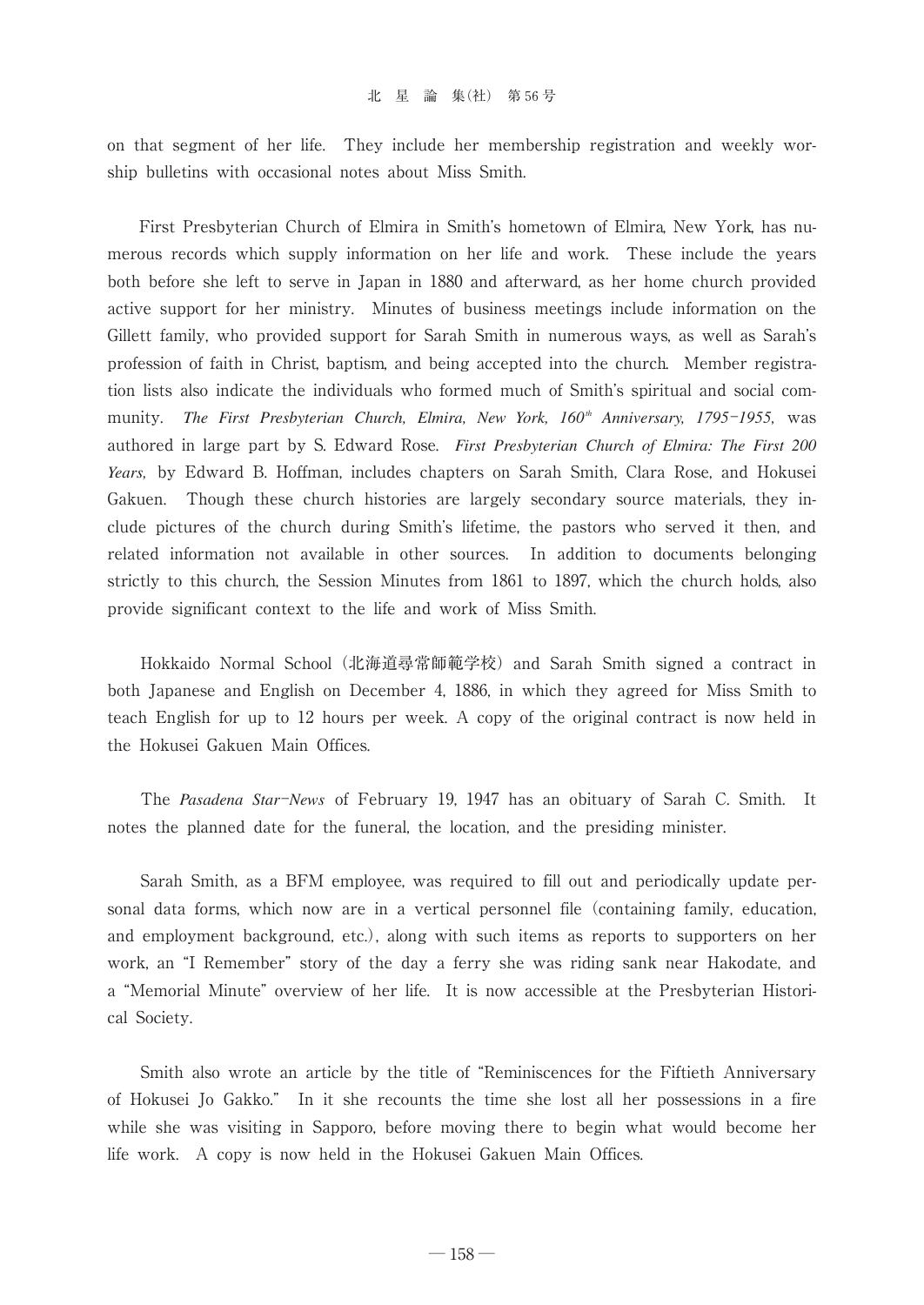Sarah Smith's Last Will and Testament includes the time she completed it in 1942, five years before her death. It lists Ada C. Elston, noted above, as the person designated to execute the will and receive whatever remains of Smith's estate after the necessary expenses have been paid. The will was filed with the Los Angeles County Clerk after her death in 1947. There is an unofficial copy in the Hokusei Gakuen Main Offices, as well.

Solomon and Diana Smith, Sarah Smith's parents, left a number of items of farm equipment and very little else after their deaths due to illness in the latter part of the 1850s. The legal records of the handling of their estate suggest they were a poor farm family. An unofficial copy of these records is held in the Hokusei Gakuen Main Offices.

Joyce M. Tice operates the *Tri*-*Counties Genealogy and History* Web site. It contains a section on Chemung County, New York, where Sarah Smith grew up. Among the documents and compilations of materials available here are city directories for several of the years Smith lived in Elmira. For instance, *Boyds' Elmira City Directory* for 1878-1879 lists Smith's street address and occupation, as well as the type of building (boarding house) in which she lived. The Elmira Free Academy directory for 1871 graduates lists Smith and the school she went on to attend, as well as her career path. Among the large number of other materials available on this site are items such as a history of Elmira Free Academy, which provides context for understanding Smith's development in her early years.

The U.S. government maintains passport application records. Those submitted by Sarah Smith in 1887, 1912, 1918, and 1919 remain. There is a picture of her on the 1918 form. Also available is documentation of Smith-s U.S. Citizen Registration for 1907, 1911, 1915, and 1919. The 1919 form includes a photo of her. In addition, the national government keeps data on ship passengers, including manifests showing Sarah Smith as traveling in c. 1908, 1918, 1921, and 1931. The Chemung County Library District staff in Elmira, New York, provided assistance in accessing these documents.

#### **Conclusion**

The preceding demonstrates that there is a roadmap of reference data the reader may follow in locating a range of English language materials with information on Sarah C. Smith and others early Hokusei missionaries. Together with those noted in previous research, items in this collection which are noted here for the first time make available a body of data interested scholars may utilize in gaining a more comprehensive view of the life and work of Hokusei Gakuen's founders.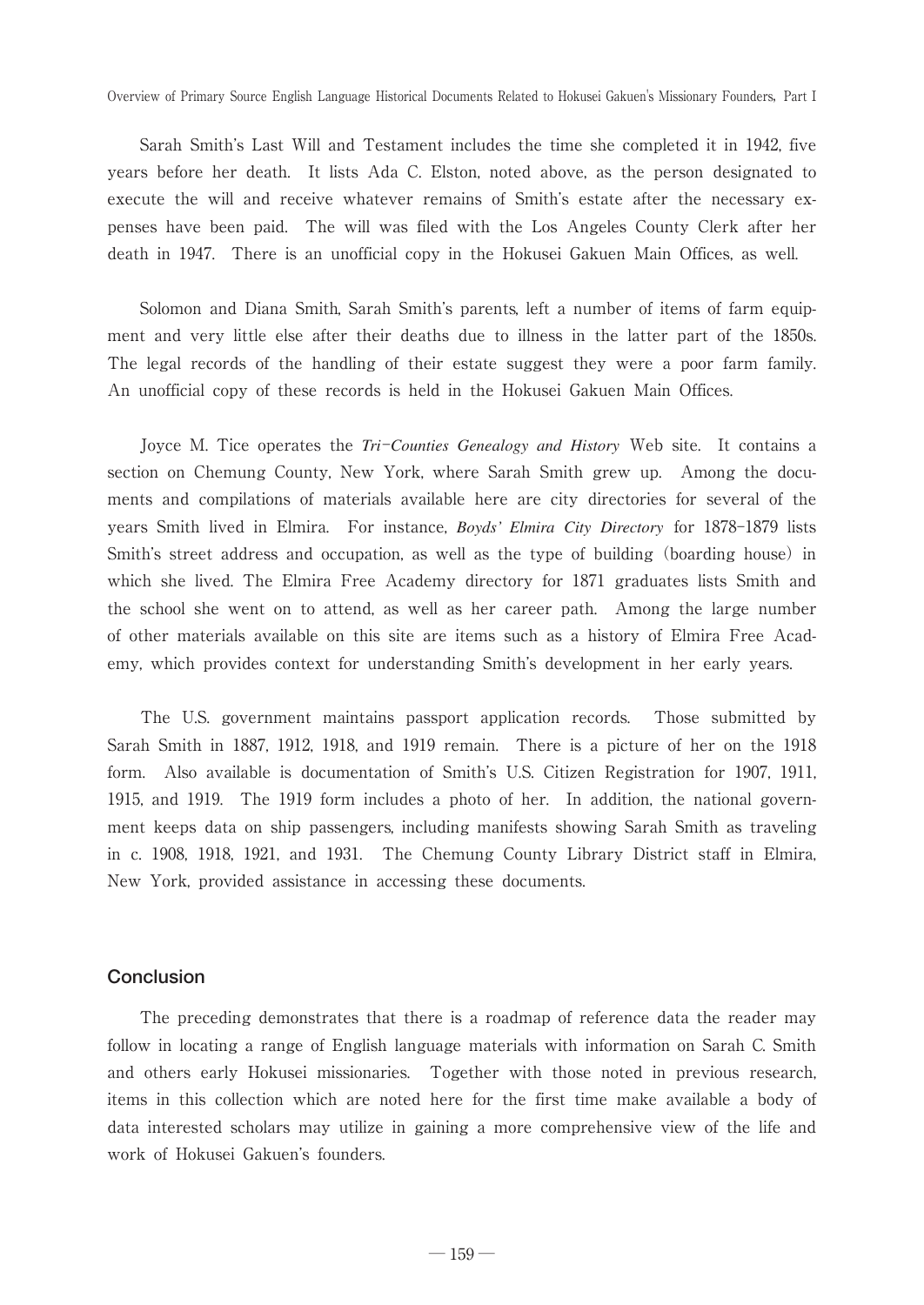Hopefully further research will make it possible to continue adding to this list. Plans for future work also include presenting the documents related to other key figures in the establishment and development of Hokusei Gakuen which have now been located.

# References<sup>2</sup>

- Allison, J. E.(2007). Sarah Smith-s final years. 北星論集 (*Hokusei Review, The School of Social Welfare*)*,* 44 , 93-107.
- Allison, J. E.(2012). *Sumisu*-*Sensei Nikki,* or *Sumisu Koumu Nenshi,* Sarah C. Smith-s annual report on school affairs. 北星論集 (*Hokusei Review, The School of Social Welfare*), <sup>49</sup> , 1-19.
- Allison, J. E.(2013). Hokusei Jo Gakko annual reports in the 1911-1923 Hokkaido Station reports to the Japan Mission of the Board of Foreign Missions of the Presbyterian Church in the United States of America. 北星論集 (*Hokusei Review, The School of Social Welfare*), <sup>50</sup> , 133-150.
- Heuser, F. J., Jr. (Ed.). (1988). *Board of Foreign Missions* (Presbyterian Church in the United States of *America/United Presbyterian Church in the United States of America, records: Secretaries' files, Japan Mission, 1859*-*1972.* MF 23 R., 1859-1911; 1879-1972, 18 FT., RG 93, Boxes 1-16. Presbyterian Historical Society. Philadelphia. *A guide to foreign missionary manuscripts in the Presbyterian Historical Society. Bibliographies and indexes in world history,* Number 11. New York: Greenwood Press.
- Presbyterian Church in the United States of America.(1859-1932). *Minutes of the general assembly* of the Presbyterian Church in the United States of America, with an appendix. Vols. 15-18 (Old School, 1859-1869), Philadelphia: Presbyterian Board of Publication. New School vols.(1859- 1869), New York: Presbyterian Publication Committee. New Series, Vols. 1-21(New York: Presbyterian Board of Publication, 1870-1883; Philadelphia: Presbyterian Board of Publication, 1884-1900; Philadelphia: Office of the General Assembly, 1901-1921). Third Series, Vols. 1-11 (Philadelphia: Office of the General Assembly, 1922-1932). 1859-1869 one vol., 1870 two vols. (minutes, reports). 1871-1886 one vol., 1887-1921, 1923-1932 two vols.(minutes, reports). 1922 three vols.(journal, minutes, reports). Internet Archive. Retrieved October 9, 2010, from http://www.archive.org
- Presbyterian Church in the United States of America. Board of Foreign Missions. Japan Mission Publications Committee. (1911-1923). *Japan Mission reports*. Karuizawa (1911-1921) and Gotemba (1923): Presbyterian Historical Society. Philadelphia.
- Presbyterian Church in the United States of America. Board of Foreign Missions. Japan Mission Publications Committee.(1911-1935). *Minutes of Annual Meeting, Japan Mission.* Vols. 1-3. Karuizawa: Presbyterian Historical Society. Philadelphia.
- Presbyterian Church in the United States of America. Ladies' Board of Missions of the Presbyterian Church in the U. S. A. *Our Mission Field, 1* (1) – 3 (30). (1871–1885). *Missions Correspondence and Reports Microfilm Series.* MF/POS./1739/r.1-3. Presbyterian Historical Society. Philadelphia.
- Presbyterian Church in the United States of America. Woman's Committees of the Boards of Missions of the Presbyterian Church in the U.S. A.  $(1924-1946)$ . *Women and Missions,*  $40(1)-40$  $(2)$ ,  $1(3)-23(12)$ . Presbyterian Historical Society. Philadelphia.
- Presbyterian Church in the United States of America. Woman's Foreign Missionary Societies of the Presbyterian Church. (1886-1890). Woman's Work for Woman and Our Mission Field: A Union Il*lustrated Magazine,*1(1)-<sup>5</sup>(6). *Missions Correspondence and Reports Microfilm Series.* MF/POS./393